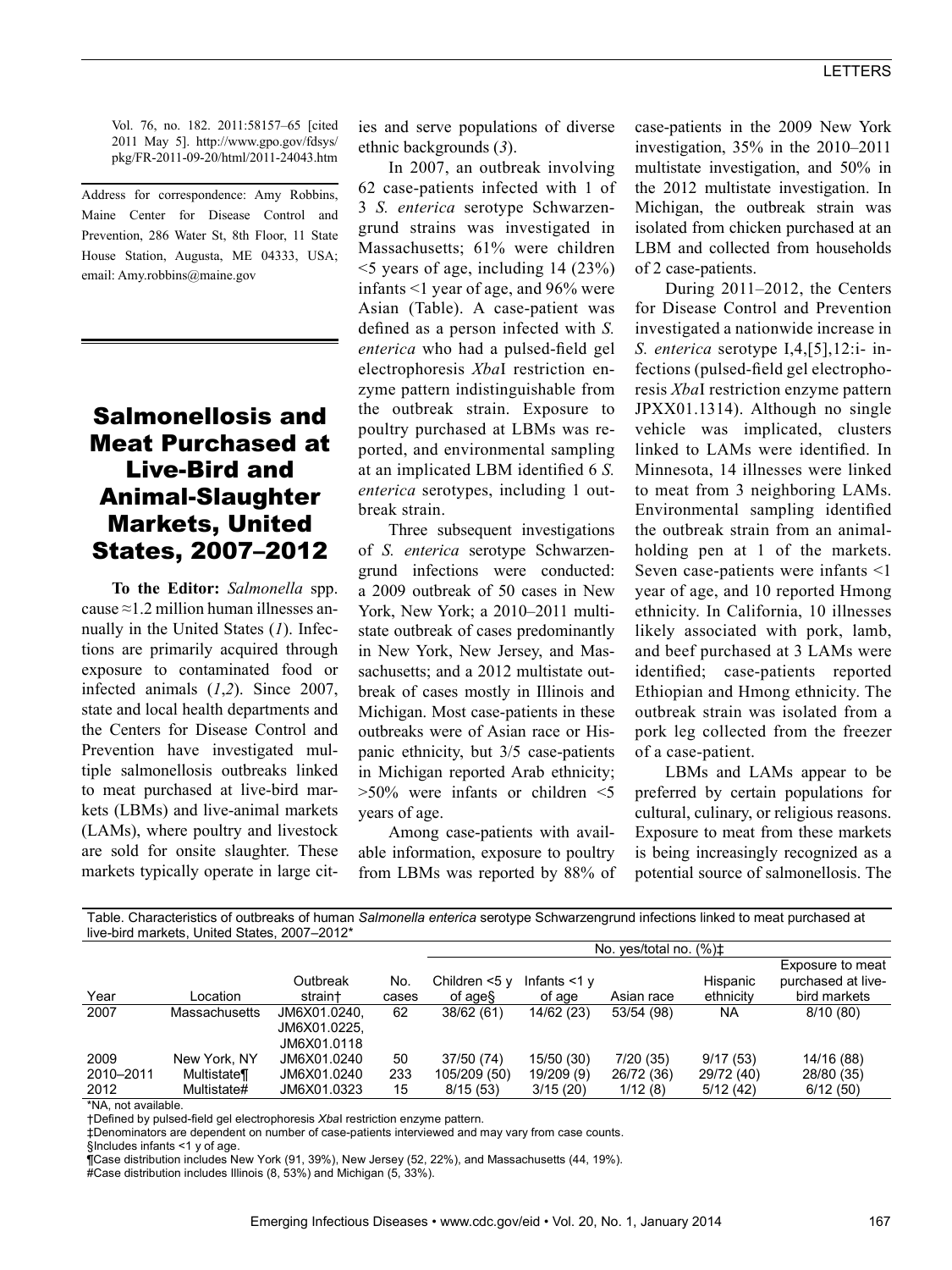### LETTERS

cause is uncertain, but one factor may be an increased number of markets: in New York, New York, the number of LBMs nearly doubled from 44 to >80 during 1994–2002 (*4*). Most case-patients in these outbreaks had minimal direct contact with poultry or livestock at these markets; many case-patients were infants or young children who had not visited the markets or consumed meat. Therefore, one risk factor appears to be living in a household where the meat purchased from these markets is handled or consumed.

Several factors could make meats from these markets more risky for acquiring salmonellosis. Although LBMs and LAMs must meet sanitation requirements and prevent product adulteration (*5*–*7*), most are exempt from Food Safety and Inspection Service pathogen reduction performance standards (*8*,*9*) and probably do not require suppliers to use pathogen control measures on the farm or employ them during slaughter. Regulatory oversight by state agencies varies. Investigation findings, including environmental sampling, indicate that these markets could be heavily contaminated with *S. enterica*.

Preliminary results of a Massachusetts study found that fresh-killed chickens from LBMs had higher *Salmonella* and *Campylobacter* spp. contamination rates than those for chickens purchased at grocery stores (*10*; T. Stiles, unpub. data). High-risk cultural preferences identified in these outbreaks included consuming raw or undercooked meat and cooking parts (e.g., feet, intestines) that are more likely to harbor *Salmonella* spp. Further processing (e.g., de-feathering, butchering) conducted inside homes could lead to cross-contamination in the household environment. Because of language and cultural barriers, existing food safety messages may not have been effective.

The number and type of LBMs and LAMs, the populations these markets serve, and regulatory authority vary considerably by state, and many case-patients and market owners have been reluctant to speak with public health authorities. Therefore, illness prevention requires a local, targeted approach. To strengthen regulations, some states have created guidelines and begun regular inspection of these markets. Educational outreach has included distribution of posters, flyers, and magnets with safe food handling messages in multiple languages; collaboration with community groups; and education of market owners and workers. Given the various communities who use LBMs and LAMs, multifaceted interventions, including collaboration between human and animal health agencies, are needed to reduce disease risk among market patrons and their families.

### **Acknowledgments**

We thank state and local health and agriculture departments for providing assistance and contributions to these investigations, and Kristin Holt, Thomas Gomez, and Fidelis Hegngi for providing helpful advice and insights.

**Maho Imanishi, Tara C. Anderson, Janell Routh, Catherine Brown, Giuseppe Conidi, Lynda Glenn, Vasudha Reddy, HaeNa Waechter, Michelle Malavet, Mawuli Nyaku, Susan Bohm, Sally Bidol, Katherine Arends, Amy Saupe, Jeffrey Higa, Thai-An Nguyen, Jeshua Pringle, Casey Barton Behravesh, and Stacey Bosch**

Author affiliations: Centers for Disease Control and Prevention, Atlanta, Georgia, USA (M. Imanishi, T.C. Anderson, J. Routh, M. Nyaku, T.-A. Nguyen, J. Pringle, C. Barton Behravesh, S. Bosch); Massachusetts Department of Public Health, Boston, Massachusetts, USA (C. Brown, G. Conidi, L. Glenn); New York City Department of Health and Mental Hygiene, New York, New York, USA (V. Reddy, H. Waechter); New Jersey

Department of Health, Trenton, New Jersey, USA (M. Malavet); Michigan Department of Community Health, Lansing, Michigan, USA (M. Nyaku, S. Bohm, S. Bidol, K. Arends); Minnesota Department of Health, St. Paul, Minnesota, USA (A. Saupe); and California Department of Public Health, Gardena, California, USA (J. Higa)

DOI: http://dx.doi.org/10.3201/eid2001.131179

#### **References**

- 1. Scallan E, Hoekstra RM, Angulo FJ, Tauxe RV, Widdowson MA, Roy SL, et al. Foodborne illness acquired in the United States—major pathogens. Emerg Infect Dis. 2011;17:7-15.
- Hale CR, Scallan E, Cronquist AB, Dunn J, Smith K, Robinson T, et al. Estimates of enteric illness attributable to contact with animals and their environments in the United States. Clin Infect Dis. 2012;54(Suppl 5):S472–9. http://dx.doi. org/10.1093/cid/cis051
- 3. Cardona C, Yee K, Carpenter T. Are live bird markets reservoirs of avian influenza? Poult Sci. 2009;88:856–9. http://dx.doi. org/10.3382/ps.2008-00338
- 4. Trock SC, Senne DA, Gaeta M, Gonzalez A, Lucio B. Low-pathogenicity avian influenza virus in live bird markets– what about the livestock area? Avian Dis. 2003;47(Suppl):1111–3. http://dx.doi.org/ 10.1637/0005-2086-47.s3.1111
- 5. Code of Federal Regulations. Title 9— Animals and animal products. Chapter III—Food Safety and Inspection Service, Department of Agriculture. Subchapter E—Regulatory requirements under the Federal Meat Inspection Act and the Poultry Products Inspection Act, Part 416—sanitation, 416.1–416.5 (October 20, 1999) [cited 2013 Jul 31]. http://www. gpo.gov/fdsys/pkg/CFR-2012-title9-vol2/ pdf/CFR-2012-title9-vol2-part416.pdf
- 6. United States Department of Agriculture, Food Safety and Inspection Service. Federal Meat Inspection Act [cited 2013 Jun 4]. http://www.fsis.usda.gov/ Regulations\_&\_Policies/FMIA/
- 7. United States Department of Agriculture, Food Safety and Inspection Service. Poultry Products Inspection Acts [cited 2013 Jun 5]. http://www.fsis.usda.gov/regulations/ Poultry\_Products\_Inspection\_Act.
- 8. United States Department of Agriculture, Food Safety and Inspection Service. Pathogen reduction; Hazard Analysis and Critical Control Point (HACCP) systems; final rule 9 CFR part 304, et al. Fed Reg. 1996; 61:38805–38989 [cited 2013 Jun 5]. http://www.fsis.usda.gov/OPPDE/rdad/ FRPubs/93-016F.pdf